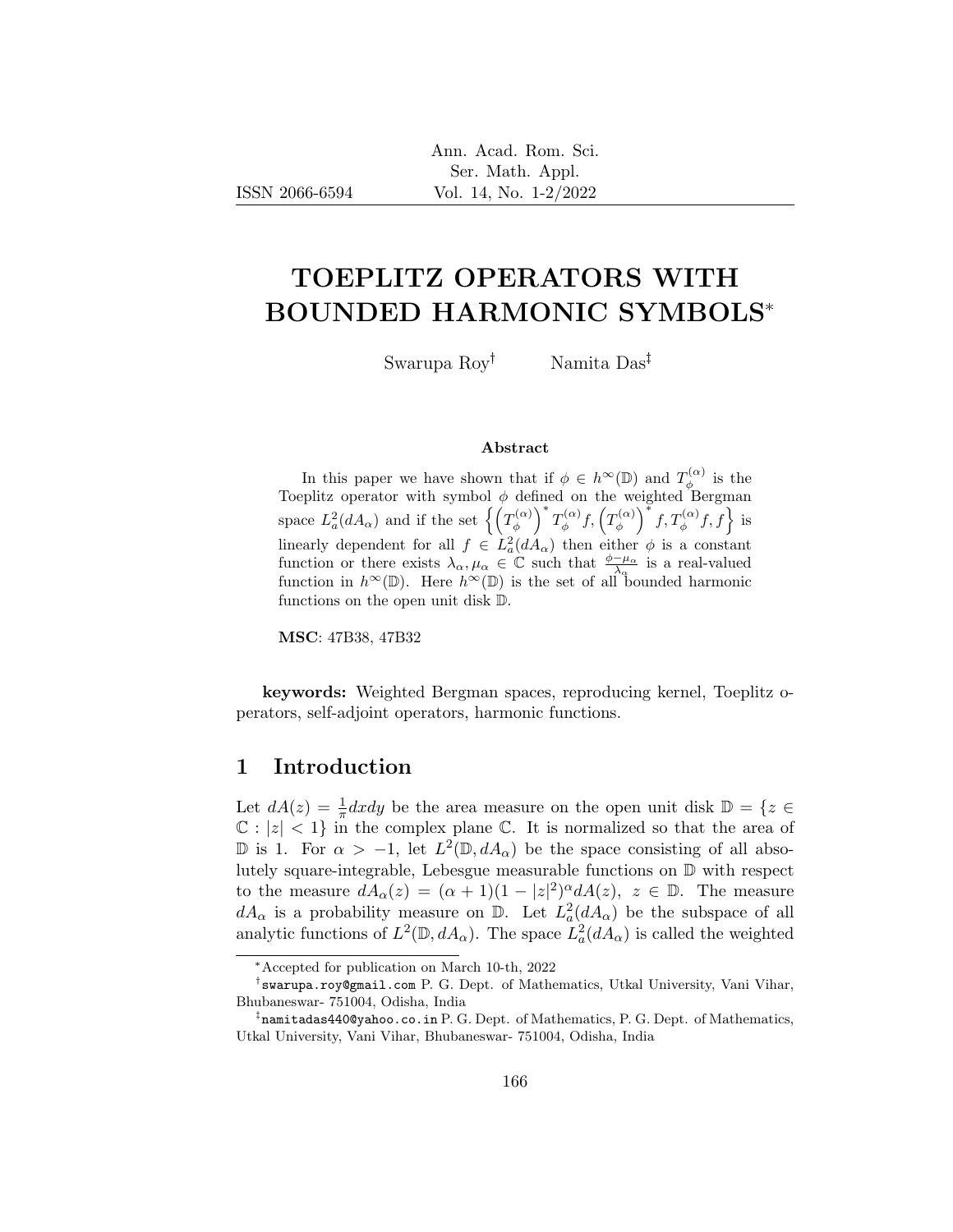Bergman space of the disk  $\mathbb{D}$ . The space  $L^2_a(dA_\alpha)$  is a closed subspace of the Hilbert space  $L^2(\mathbb{D}, dA_\alpha)$  with respect to the inner product defined by  $\langle f, g \rangle =$  $\int_{\mathbb{D}} f(z) \overline{g(z)} dA_{\alpha}(z)$ ,  $f, g \in L^2(\mathbb{D}, dA_{\alpha})$ . We shall denote  $L^2_a(dA_0) =$  $L^2_a(dA)$ , the unweighted Bergman space. The reproducing kernel of  $L^2_a(\mathbb{D})$ is given by  $K(z, w) = \frac{1}{(1 - z\overline{w})^2}$ . Let  $K_z(w) = \overline{K(z, w)}$ . The reproducing kernel of  $L^2_a(dA_\alpha)$  is given by  $K^{(\alpha)}(z,w) = \frac{1}{(1-z\overline{w})^{\alpha+2}}$  for  $z, w \in \mathbb{D}$ . Thus  $K^{(\alpha)}(z,w) = [K(z,w)]^{1+\frac{\alpha}{2}}$ . Let  $K_z^{(\alpha)}(w) = [K_z(w)]^{1+\frac{\alpha}{2}} = \overline{K^{(\alpha)}(z,w)}$ . The orthogonal projection  $P_{\alpha}$  from space  $L^2(\mathbb{D}, dA_{\alpha})$  onto the space  $L^2_a(dA_{\alpha})$  is given by  $P_{\alpha} f(z) = \int_{\mathbb{D}} K^{(\alpha)}(z, w) f(w) dA_{\alpha}(w)$ . Let  $k_z(w) = \frac{(1-|z|^2)}{(1-w\overline{z})^2}$  $\frac{(1-|z|^2)}{(1-w\overline{z})^2}, z, w$  ∈ D. The functions  $k_z^{1+\frac{\alpha}{2}}(w) = \left[\frac{(1-|z|^2)}{(1-w\overline{z})^2}\right]$  $\frac{(1-|z|^2)}{(1-w\overline{z})^2}$   $\Big]$   $\frac{1+\frac{\alpha}{2}}{2}$   $\Big]$   $\frac{(1-|z|^2)^{1+\frac{\alpha}{2}}}{(1-w\overline{z})^{2+\alpha}}$  $\frac{1-|z|^2}{(1-w\overline{z})^{2+\alpha}}, z, w \in \mathbb{D}$  are the normalized reproducing kernels of the space  $\hat{L}_a^2(dA_\alpha)$ . Let  $L^\infty(\mathbb{D}, dA)$ denote the Banach space of Lebesgue measurable functions  $f$  on  $D$  with  $||f||_{\infty} = \text{ess sup } \{|f(z)| : z \in \mathbb{D}\} < \infty$  and  $H^{\infty}(\mathbb{D})$  be the space of bounded analytic functions on  $\mathbb{D}$ . Let  $h^{\infty}(\mathbb{D})$  be the space of all bounded harmonic functions on D.

For any  $z \in \mathbb{D}$ , let  $\phi_z$  be the analytic mapping on  $\mathbb{D}$  defined by  $\phi_z(w) =$ z−w  $\frac{z-w}{1-\overline{z}w}$ ,  $w \in \mathbb{D}$ . An easy calculation shows [5] that the derivative of  $\phi_z$  at w is equal to  $-k_z(w)$ . It follows that the real Jacobian determinant of  $\phi_z$  at w is  $J_{\phi_z}(w) = |k_z(w)|^2 = \frac{(1-|z|^2)^2}{|1-\overline{z}w|^4}$  $\frac{(1-|z|^2)^2}{|1-\overline{z}w|^4}$ . Given a function  $\phi \in L^{\infty}(\mathbb{D})$ , we define the Toeplitz operator  $T_A^{(\alpha)}$  $\psi_{\phi}^{(\alpha)}$  on the space  $L^2_a(dA_{\alpha})$  by  $T_{\phi}^{(\alpha)}$  $\phi_{\phi}^{(\alpha)}f=P_{\alpha}(\phi f),\;f\in$  $L^2_a(dA_\alpha)$ . The operator  $T^{(\alpha)}_\phi$  $\phi_{\phi}^{(\alpha)}$  is called the Toeplitz operator with symbol  $\phi$ . Since  $||P_{\alpha}|| \leq 1$ , hence  $||T_{\phi}^{(\alpha)}||$  $\|\psi^{(\alpha)}_{\phi}\| \leq \|\phi\|_{\infty}$ . The Toeplitz operator  $T_{\phi}^{(\alpha)}$  $\phi^{(\alpha)}$  can also be written as,

$$
T_{\phi}^{(\alpha)}f(z) = \int_{\mathbb{D}} \phi(w)K^{(\alpha)}(z,w)f(w)dA_{\alpha}(w) = \int_{\mathbb{D}} \frac{\phi(w)f(w)}{(1-z\overline{w})^{\alpha+2}}dA_{\alpha}(w).
$$

Let  $\mathcal{L}\left(L_a^2(dA_\alpha)\right)$  be the space of all bounded linear operators from the weighted Bergman space  $L^2_a(dA_\alpha)$  into itself. An operator  $T \in \mathcal{L}\left(L^2_a(dA_\alpha)\right)$ , the numerical range  $W(T)$  of T is defined by

$$
W(T) = \left\{ \langle Tf, f \rangle : f \in L^2_a(dA_\alpha), ||f|| = 1 \right\}.
$$

The numerical radius of  $T \in \mathcal{L}\left(L_a^2(dA_\alpha)\right)$ , denoted by  $w(T)$ , is defined by  $w(T) = \sup \{ |\lambda| : \lambda \in W(T) \}$ . It is well-known that  $w(\cdot)$  defines a norm on  $L^2_a(dA_\alpha)$ , and is equivalent to the usual operator norm given by,  $||T|| =$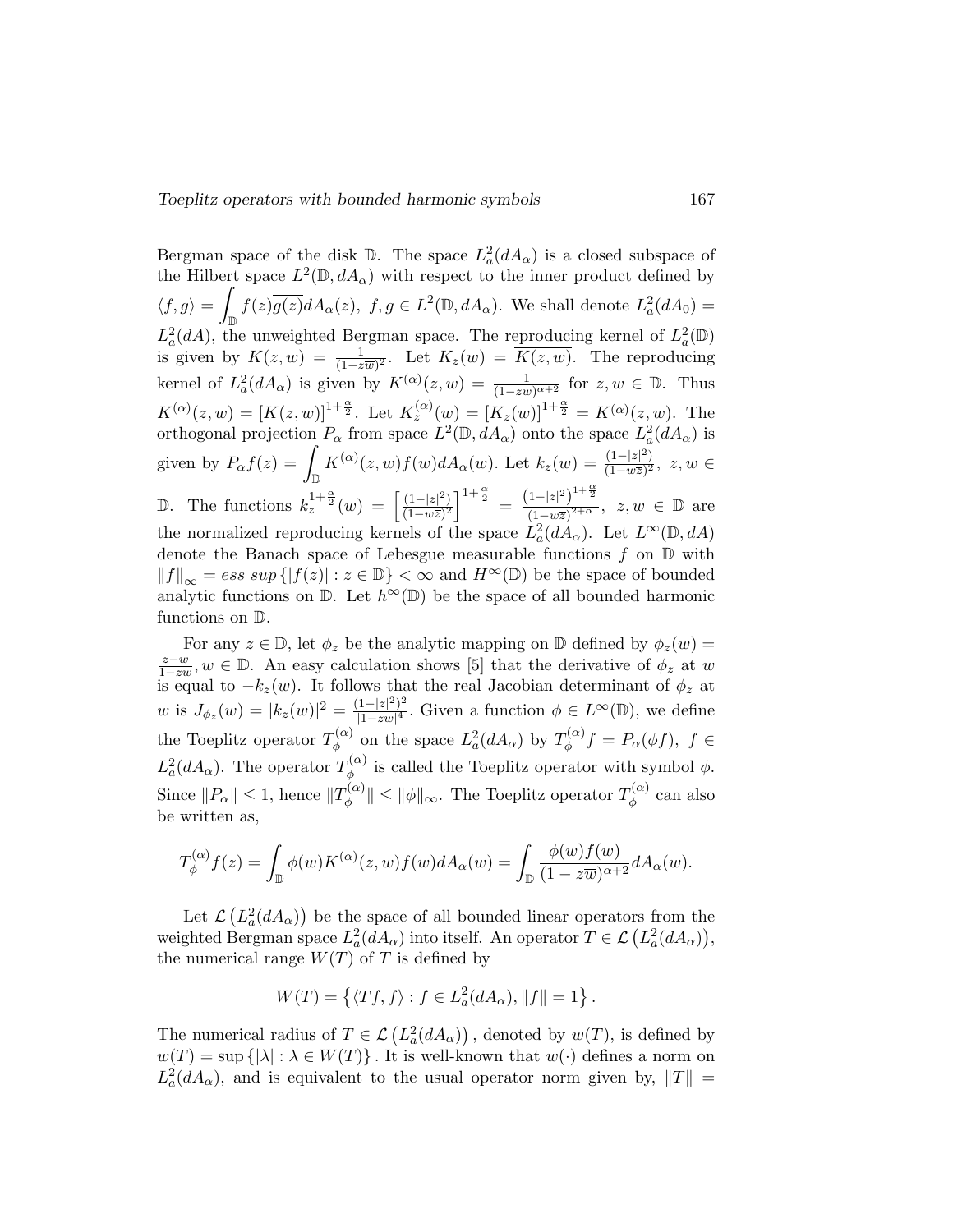$\sup\{\|Tf\|: f\in L^2_a(dA_\alpha), \|f\|=1\}.$  In fact, for every  $T\in\mathcal{L}\left(L^2_a(dA_\alpha)\right)$ ,

$$
\frac{1}{2}||T|| \le w(T) \le ||T||. \tag{1.1}
$$

For details see [3]. Define  $B_{\alpha} : \mathcal{L}(L^2_a(dA_{\alpha})) \longrightarrow L^{\infty}(\mathbb{D})$  by  $B_{\alpha}(T)(z) =$  $\left\langle Tk_z^{1+\frac{\alpha}{2}}, k_z^{1+\frac{\alpha}{2}} \right\rangle, z \in \mathbb{D}$ . Since

$$
|B_{\alpha}(T)(z)| = \left| \left\langle T k_z^{1+\frac{\alpha}{2}}, k_z^{1+\frac{\alpha}{2}} \right\rangle \right| \le ||T|| \left\| k_z^{1+\frac{\alpha}{2}} \right\|^2 = ||T||,
$$

hence  $||B_{\alpha}(T)|| \le ||T||$ . The map  $B_{\alpha}$  is linear and one-one. For more details refer [4].

It is not so difficult to see that if  $\phi \in H^{\infty}(\mathbb{D}), \ z \in \mathbb{D}$  then  $\left( T_{\phi}^{(\alpha)} \right)$  $\left(\begin{matrix} \alpha \\ \phi \end{matrix}\right)^* k_z^{1+\frac{\alpha}{2}}$ and  $k_z^{1+\frac{\alpha}{2}}$  are linearly dependent. In this work, we have established that if  $\phi \in h^{\infty}(\mathbb{D})$  and if the set  $\left\{ \left( T_{\phi}^{(\alpha)} \right)$  $\left(\begin{matrix} \alpha \\ \phi \end{matrix}\right)^* T_{\phi}^{(\alpha)}$  $f^{(\alpha)}_\phi f,\left(T^{(\alpha)}_\phi\right)$  $\left\{\phi^{(\alpha)}\right\}^* f, T_{\phi}^{(\alpha)} f, f$  is linearly dependent for all  $f \in L^2_a(dA_\alpha)$  then either  $\phi$  is a constant function or there exists  $\lambda_{\alpha}, \mu_{\alpha} \in \mathbb{C}$  such that  $\frac{\phi - \mu_{\alpha}}{\lambda_{\alpha}}$  is a real-valued harmonic function in  $h^{\infty}(\mathbb{D}).$ 

The plan layout of this paper is as follows. In section 2, we proved some preliminary lemmas. We showed that if  $z \in \mathbb{D}$  and  $\Theta_z$  is the projection onto span  $\left\{ k_z^{1+\frac{\alpha}{2}} \right\}$  then the operator  $T \in \mathcal{L}\left( L_a^2(dA_\alpha) \right)$  is normal if and only if  $||(I - \Theta_z)\dot{T}\Theta_z|| = ||(I - \Theta_z)T^*\Theta_z||$  for all  $z \in \mathbb{D}$ . Further, we have shown that if  $T \in \mathcal{L}\left(L_a^2(dA_\alpha)\right)$  is a normal operator,  $\Theta_{z,T}$  is the projection onto  $span\left\{k_z^{1+\frac{\alpha}{2}}, Tk_z^{1+\frac{\alpha}{2}}\right\}$  and  $\|(I-\Theta_{z,T})T\Theta_{z,T}\| = \|(I-\Theta_{z,T})T^*\Theta_{z,T}\|$ for all  $z \in \mathbb{D}$ , then the set  $\{T^*Tk_z^{1+\frac{\alpha}{2}}, T^*k_z^{1+\frac{\alpha}{2}}, Tk_z^{1+\frac{\alpha}{2}}, k_z^{1+\frac{\alpha}{2}}\}$  is linearly dependent for all  $z \in \mathbb{D}$ . In section 3, we established the main results of the paper. We have shown that if  $T \in \mathcal{L}(L^2_a(dA_\alpha))$  is normal and if the set of vectors  $\{T^*Tf, T^*f, Tf, f\}$  is linearly dependent for all  $f \in$  $L^2_a(dA_\alpha)$ , then  $B_\alpha(T)(z) = \lambda_\alpha \psi_\alpha(z) + \mu_\alpha$  where  $\lambda_\alpha, \mu_\alpha \in \mathbb{C}$  and either  $\psi_{\alpha} = B_{\alpha}(R)$ ,  $R \in \mathcal{L}\left(L_a^2(dA_{\alpha})\right)$  is a self-adjoint operator or  $\psi_{\alpha} = B_{\alpha}(e^{iK})$ where  $K \in \mathcal{L}\left(L_a^2(dA_\alpha)\right)$  is a self-adjoint operator. As a consequence of this result we showed that if  $\phi \in h^{\infty}(\mathbb{D})$ ,  $T_{\phi}^{(\alpha)}$  $\phi_{\phi}^{(\alpha)}$  is the Toeplitz operator with symbol  $\phi$  defined on  $L^2_a(dA_{\alpha})$  and if the set  $\left\{\left(T^{(\alpha)}_{\phi}\right)$  $\left(\begin{matrix} \alpha \\ \phi \end{matrix}\right)^* T_{\phi}^{(\alpha)}$  $f^{(\alpha)}_\phi f,\left(T^{(\alpha)}_\phi\right)$  $\left\{ \phi^{(\alpha)} \right\}^* f, T_{\phi}^{(\alpha)} f, f$ is linearly dependent for all  $f \in L^2_a(dA_\alpha)$  then either  $\phi$  is a constant function or there exists  $\lambda_{\alpha}, \mu_{\alpha} \in \mathbb{C}$  such that  $\frac{\phi - \mu_{\alpha}}{\lambda_{\alpha}}$  is a real-valued harmonic function in  $h^{\infty}(\mathbb{D})$ .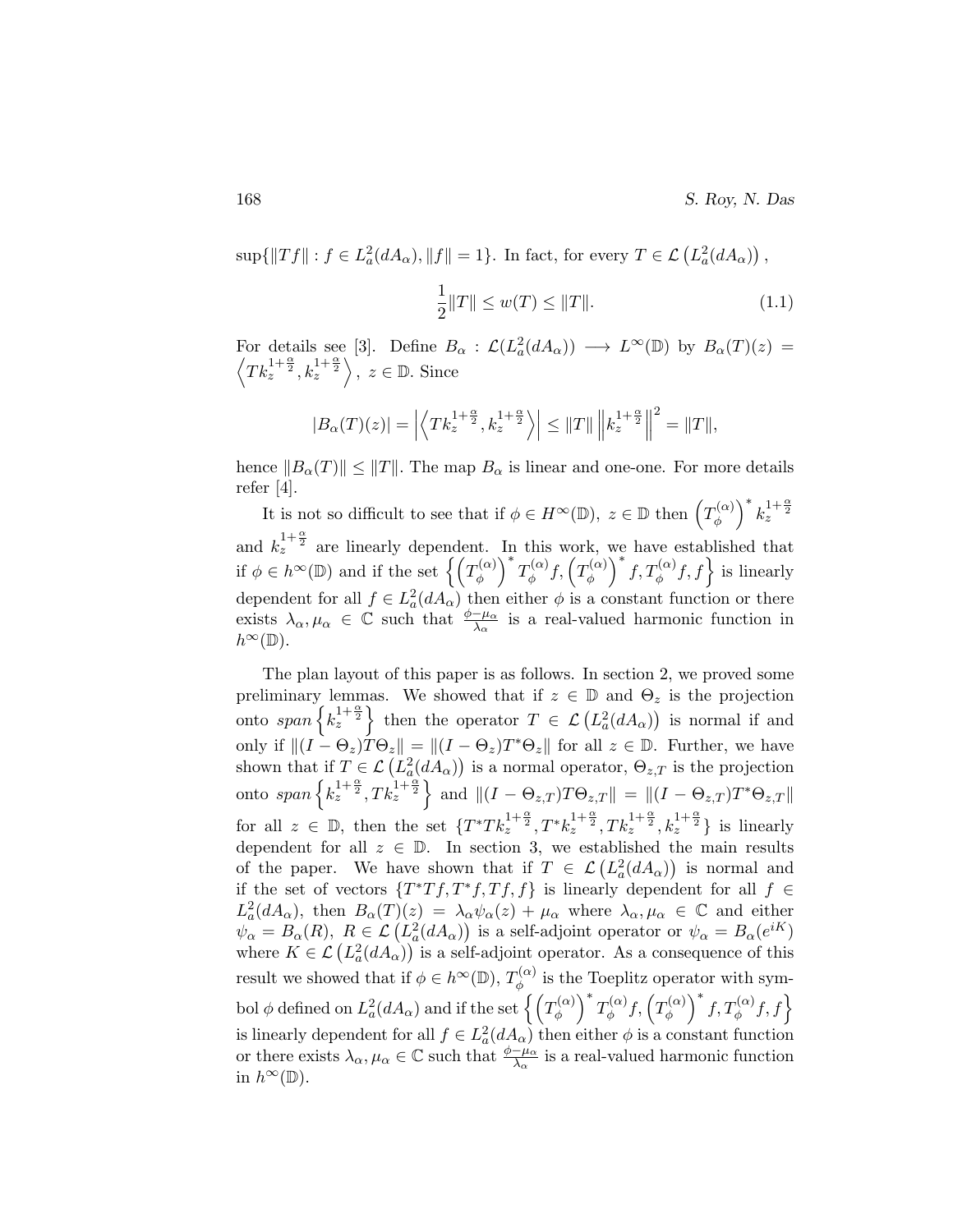Toeplitz operators with bounded harmonic symbols 169

# 2 Preliminaries

In this section, we proved some preliminary lemmas that are needed to prove the main result of the paper. In the following lemma, we shall show that if  $\phi \in H^{\infty}(\mathbb{D}), \text{ then } T_{\overline{A}}^{(\alpha)}$  $\frac{1}{\phi}(\alpha)$  $k_z^{1+\frac{\alpha}{2}}$  and  $k_z^{1+\frac{\alpha}{2}}$  are linearly dependent.

**Lemma 2.1.** For any  $\phi \in H^{\infty}(\mathbb{D})$  and  $z \in \mathbb{D}$ ,  $T_{\overline{\phi}}^{(\alpha)} k_z^{1+\frac{\alpha}{2}} = \overline{\phi(z)} k_z^{1+\frac{\alpha}{2}}$ .

*Proof.* Notice that for any  $g \in L^2_a(dA_\alpha)$  and  $z \in \mathbb{D}$ , we have  $g(z) =$  $\int_{\mathbb{D}} K^{(\alpha)}(z,w)g(w)dA_{\alpha}(w)$ . Further the Toeplitz operator  $T_{\overline{\phi}}^{(\alpha)}$  $\frac{\partial}{\phi}^{(\alpha)}$  is an integral operator and is given by

$$
\left(T_{\overline{\phi}}^{(\alpha)}f\right)(z) = \int_{\mathbb{D}} K^{(\alpha)}(z,w)\overline{\phi(w)}f(w)dA_{\alpha}(w)
$$

for  $f \in L^2_a(dA_\alpha)$ . Now since  $\phi \in H^\infty(\mathbb{D})$ , we obtain

$$
\left(T_{\overline{\phi}}^{(\alpha)} K^{(\alpha)}(\cdot, z)\right)(w) = \int_{\mathbb{D}} K^{(\alpha)}(w, v) K^{(\alpha)}(v, z) \overline{\phi}(v) dA_{\alpha}(v)
$$

$$
= \overline{\int_{\mathbb{D}} K^{(\alpha)}(w, v) K^{(\alpha)}(v, z) \phi(v) dA_{\alpha}(v)}
$$

$$
= \overline{\int_{\mathbb{D}} K^{(\alpha)}(v, w) K^{(\alpha)}(z, v) \phi(v) dA_{\alpha}(v)}
$$

$$
= \overline{K^{(\alpha)}(z, w) \phi(z)}
$$

$$
= \overline{\phi(z)} K^{(\alpha)}(w, z),
$$

and so  $T_{\tau}^{(\alpha)}$  $\overline{\phi}^{(\alpha)}K^{(\alpha)}(\cdot,z)=\overline{\phi(z)}K^{(\alpha)}(\cdot,z)$  $\overline{\phi}^{(\alpha)} k_z^{1+\frac{\alpha}{2}} = \overline{\phi(z)} k_z^{1+\frac{\alpha}{2}}$ . The Dividing both sides by  $\sqrt{K^{(\alpha)}(z, z)}$ , we obtain  $T_{\tau}^{(\alpha)}$ result follows.  $\Box$ 

**Lemma 2.2.** Fix  $\alpha > -1$ . Let  $z \in \mathbb{D}$  and  $\Theta_z$  be the projection onto the span  $\left\{ k_{z}^{1+\frac{\alpha}{2}}\right\}$ . If  $T\in\mathcal{L}\left( L_{a}^{2}(dA_{\alpha})\right)$  then

(i) 
$$
||(I - \Theta_z)T\Theta_z||^2 = ||Tk_z^{1+\frac{\alpha}{2}}||^2 - \left| \left\langle Tk_z^{1+\frac{\alpha}{2}}, k_z^{1+\frac{\alpha}{2}} \right\rangle \right|^2 = ||Tk_z^{1+\frac{\alpha}{2}}||^2 - |B_{\alpha}(T)(z)|^2.
$$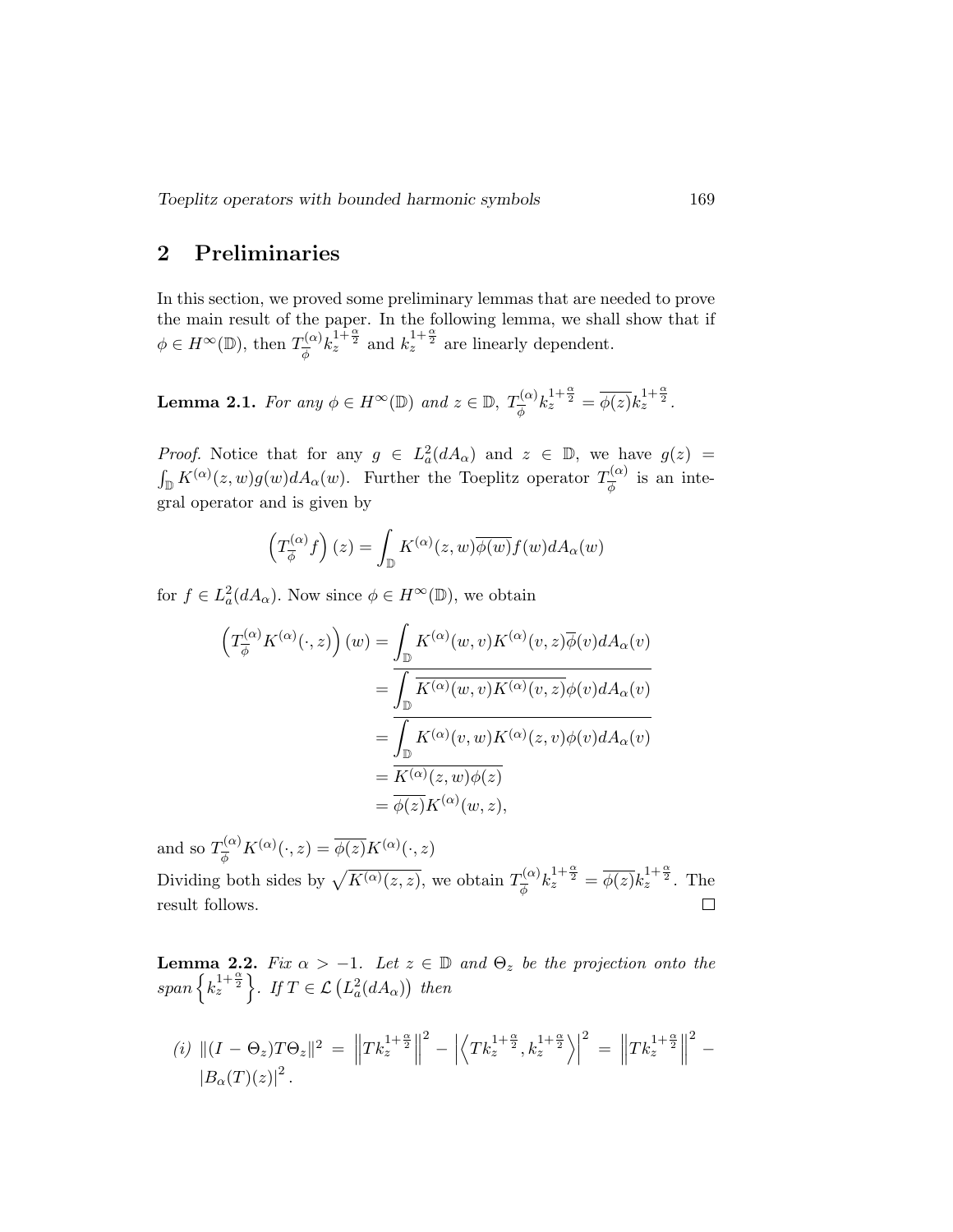(*ii*) If  $w(T) \leq \frac{1}{2}$  $\frac{1}{2}$ , then

$$
||(I - \Theta_z)T\Theta_z|| \leq \left(\sqrt{1 - \left|\left\langle Tk_z^{1 + \frac{\alpha}{2}}, k_z^{1 + \frac{\alpha}{2}}\right\rangle\right|^2} + 1\right)^2
$$

$$
= \left(1 + \sqrt{1 - \left|B_{\alpha}(T)(z)\right|^2}\right)^2.
$$

Proof. (i) Notice that

$$
||(I - \Theta_z)T\Theta_z|| = \sup_{||f||=1} ||(I - \Theta_z)T\Theta_z f||.
$$

Let  $f = \delta k_z^{\frac{1+\alpha}{2}} + h$ ,  $\delta \in \mathbb{C}$  and where  $\langle h, k_z^{\frac{1+\alpha}{2}} \rangle = 0$ . Then

$$
||f||^2 = \langle f, f \rangle = \left\langle \delta k_z^{1 + \frac{\alpha}{2}} + h, \delta k_z^{1 + \frac{\alpha}{2}} + h \right\rangle = |\delta|^2 + ||h||^2
$$

 $\text{as } \parallel$  $k_z^{1+\frac{\alpha}{2}}$  $= 1.$  Thus

$$
||(I - \Theta_z)T\Theta_z f|| = |\delta| \left\| (I - \Theta_z)Tk_z^{1+\frac{\alpha}{2}} \right\|.
$$

For any vector  $f_1 \in L_a^2(dA_\alpha)$ ,  $\Theta_z f_1 = \langle f_1, k_z^{1+\frac{\alpha}{2}} \rangle k_z^{1+\frac{\alpha}{2}}$  and hence

$$
\|(I-\Theta_z)T\Theta_zf\|^2=|\delta|^2\left\|Tk_z^{1+\frac{\alpha}{2}}-\left\langle Tk_z^{1+\frac{\alpha}{2}},k_z^{1+\frac{\alpha}{2}}\right\rangle k_z^{1+\frac{\alpha}{2}}\right\|^2.
$$

Let  $Tk_z^{1+\frac{\alpha}{2}} = \beta k_z^{1+\frac{\alpha}{2}} + b$  where  $\langle b, k_z^{1+\frac{\alpha}{2}} \rangle = 0$ . Then

$$
\left\|Tk_{z}^{1+\frac{\alpha}{2}}\right\|^{2} = |\beta|^{2} + \|b\|^{2} \text{ or } \|b\|^{2} = \left\|Tk_{z}^{1+\frac{\alpha}{2}}\right\|^{2} - |\beta|^{2}.
$$

But  $|\beta|^2 = |$  $\left\langle Tk_z^{1+\frac{\alpha}{2}}, k_z^{1+\frac{\alpha}{2}} \right\rangle$ <sup>2</sup> and  $b = Tk_z^{1+\frac{\alpha}{2}} - \langle Tk_z^{1+\frac{\alpha}{2}}, k_z^{1+\frac{\alpha}{2}} \rangle k_z^{1+\frac{\alpha}{2}}$ . So

$$
\begin{split} \|(I - \Theta_z)T\Theta_z\|^2 &= \sup_{|\delta| \le 1} \left( \left\| T k_z^{1 + \frac{\alpha}{2}} \right\|^2 - \left| \left\langle T k_z^{1 + \frac{\alpha}{2}} , k_z^{1 + \frac{\alpha}{2}} \right\rangle \right|^2 \right) \\ &= \left\| T k_z^{1 + \frac{\alpha}{2}} \right\|^2 - \left| \left\langle T k_z^{1 + \frac{\alpha}{2}} , k_z^{1 + \frac{\alpha}{2}} \right\rangle \right|^2 \\ &= \left\| T k_z^{1 + \frac{\alpha}{2}} \right\|^2 - |B_\alpha(T)(z)|^2 \,. \end{split}
$$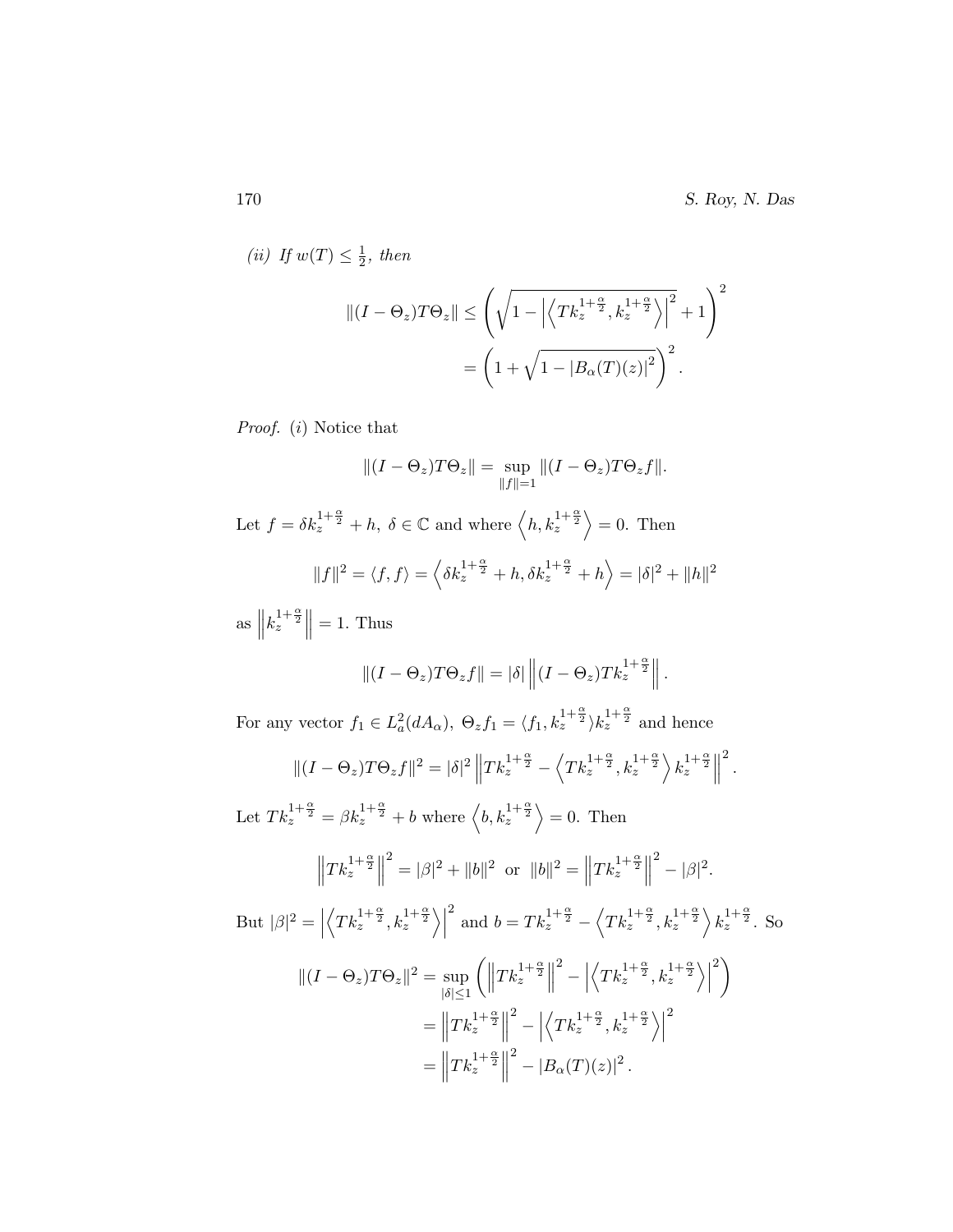$(ii)$  Multiplying T by a unimodular scalar, we may assume that

$$
\left\langle Tk_z^{1+\frac{\alpha}{2}}, k_z^{1+\frac{\alpha}{2}} \right\rangle \geq 0.
$$

Let  $C = \frac{T + T^*}{2}$  $\frac{1-T^*}{2}$  and  $D = \frac{T-T^*}{2i}$  $\frac{-T^*}{2i}$ . Then by using triangle inequality, we obtain

$$
\left\| T k_{z}^{1+\frac{\alpha}{2}} - \left\langle T k_{z}^{1+\frac{\alpha}{2}}, k_{z}^{1+\frac{\alpha}{2}} \right\rangle k_{z}^{1+\frac{\alpha}{2}} \right\| \leq \left\| C k_{z}^{1+\frac{\alpha}{2}} - \left\langle C k_{z}^{1+\frac{\alpha}{2}}, k_{z}^{1+\frac{\alpha}{2}} \right\rangle k_{z}^{1+\frac{\alpha}{2}} \right\| + \left\| D k_{z}^{1+\frac{\alpha}{2}} - \left\langle D k_{z}^{1+\frac{\alpha}{2}}, k_{z}^{1+\frac{\alpha}{2}} \right\rangle k_{z}^{1+\frac{\alpha}{2}} \right\|.
$$

But

$$
\begin{split} &\left\|Tk_{z}^{1+\frac{\alpha}{2}}-\left\langle Tk_{z}^{1+\frac{\alpha}{2}},k_{z}^{1+\frac{\alpha}{2}}\right\rangle k_{z}^{1+\frac{\alpha}{2}}\right\|^{2}\\ &=\left\langle Tk_{z}^{1+\frac{\alpha}{2}}-\left\langle Tk_{z}^{1+\frac{\alpha}{2}},k_{z}^{1+\frac{\alpha}{2}}\right\rangle k_{z}^{1+\frac{\alpha}{2}}, Tk_{z}^{1+\frac{\alpha}{2}}-\left\langle Tk_{z}^{1+\frac{\alpha}{2}},k_{z}^{1+\frac{\alpha}{2}}\right\rangle k_{z}^{1+\frac{\alpha}{2}}\right\rangle \\ &=\left\|Tk_{z}^{1+\frac{\alpha}{2}}\right\|^{2}-\left\langle Tk_{z}^{1+\frac{\alpha}{2}},k_{z}^{1+\frac{\alpha}{2}}\right\rangle\left\langle Tk_{z}^{1+\frac{\alpha}{2}},k_{z}^{1+\frac{\alpha}{2}}\right\rangle \\ &-\left\langle Tk_{z}^{1+\frac{\alpha}{2}},k_{z}^{1+\frac{\alpha}{2}}\right\rangle\left\langle k_{z}^{1+\frac{\alpha}{2}}, Tk_{z}^{1+\frac{\alpha}{2}}\right\rangle+\left\langle Tk_{z}^{1+\frac{\alpha}{2}},k_{z}^{1+\frac{\alpha}{2}}\right\rangle\right|^{2}\left\|k_{z}^{1+\frac{\alpha}{2}}\right\|^{2} \\ &=\left\|Tk_{z}^{1+\frac{\alpha}{2}}\right\|^{2}-\left\|\left\langle Tk_{z}^{1+\frac{\alpha}{2}},k_{z}^{1+\frac{\alpha}{2}}\right\rangle\right|^{2}-\left\|\left\langle Tk_{z}^{1+\frac{\alpha}{2}},k_{z}^{1+\frac{\alpha}{2}}\right\rangle\right|^{2}+\left\|\left\langle Tk_{z}^{1+\frac{\alpha}{2}},k_{z}^{1+\frac{\alpha}{2}}\right\rangle\right|^{2} \\ &=\left\|Tk_{z}^{1+\frac{\alpha}{2}}\right\|^{2}-\left\|\left\langle Tk_{z}^{1+\frac{\alpha}{2}},k_{z}^{1+\frac{\alpha}{2}}\right\rangle\right|^{2} \end{split}
$$

and this also holds for the operators  $C$  and  $D$ . Further, the operators  $C = ReT$ ,  $D = ImT$  are self-adjoint operators and have numerical radius at most  $\frac{1}{2}$ . This implies by (1.1),  $||T|| \leq 1$ . Thus  $||C|| \leq 1$  and  $||D|| \leq 1$ .  $\text{Again } \left\langle Tk_z^{1+\frac{\alpha}{2}}, k_z^{1+\frac{\alpha}{2}} \right\rangle \geq 0 \text{ implies that } \left\langle C k_z^{1+\frac{\alpha}{2}}, k_z^{1+\frac{\alpha}{2}} \right\rangle = \left\langle Tk_z^{1+\frac{\alpha}{2}}, k_z^{1+\frac{\alpha}{2}} \right\rangle$ and  $\langle Dk_z^{1+\frac{\alpha}{2}}, k_z^{1+\frac{\alpha}{2}} \rangle = 0$ . Hence

$$
\left\|Ck_{z}^{1+\frac{\alpha}{2}} - \left\langle Ck_{z}^{1+\frac{\alpha}{2}}, k_{z}^{1+\frac{\alpha}{2}} \right\rangle k_{z}^{1+\frac{\alpha}{2}}\right\|^{2} = \left\|Ck_{z}^{1+\frac{\alpha}{2}}\right\|^{2} - \left|\left\langle Ck_{z}^{1+\frac{\alpha}{2}}, k_{z}^{1+\frac{\alpha}{2}} \right\rangle\right|^{2}
$$
  

$$
\leq 1 - \left|\left\langle Tk_{z}^{1+\frac{\alpha}{2}}, k_{z}^{1+\frac{\alpha}{2}} \right\rangle\right|^{2}
$$

and

$$
\left\|Dk_z^{1+\frac{\alpha}{2}}-\left\langle Dk_z^{1+\frac{\alpha}{2}},k_z^{1+\frac{\alpha}{2}}\right\rangle k_z^{1+\frac{\alpha}{2}}\right\|^2=\left\|Dk_z^{1+\frac{\alpha}{2}}\right\|^2-\left|\left\langle Dk_z^{1+\frac{\alpha}{2}},k_z^{1+\frac{\alpha}{2}}\right\rangle\right|^2\leq 1.
$$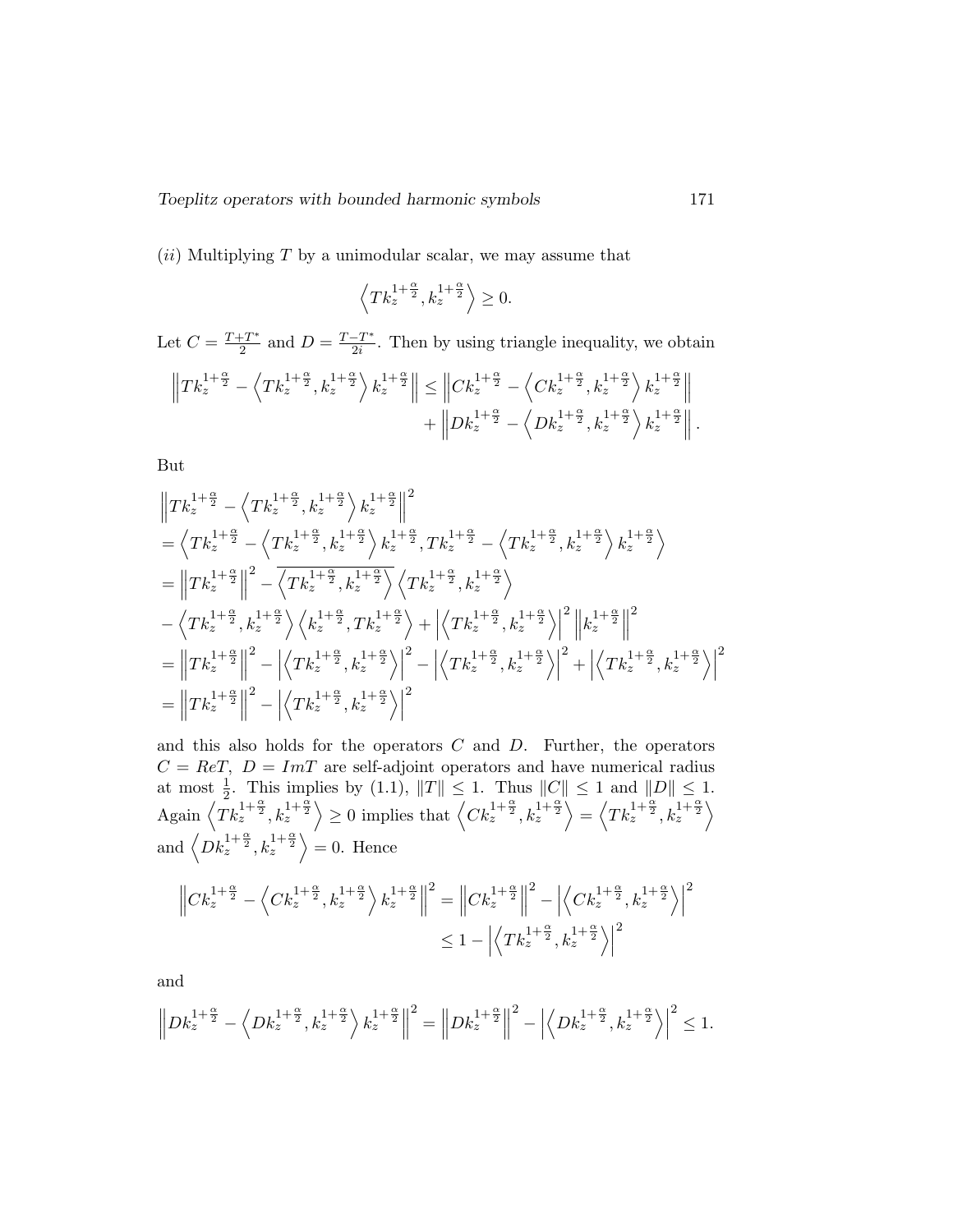Combining these inequalities, we obtain

$$
\sqrt{\left\|Tk_z^{1+\frac{\alpha}{2}}\right\|^2 - \left|\left\langle Tk_z^{1+\frac{\alpha}{2}}, k_z^{1+\frac{\alpha}{2}}\right\rangle\right|^2} = \sqrt{\left\|Tk_z^{1+\frac{\alpha}{2}} - \left\langle Tk_z^{1+\frac{\alpha}{2}}, k_z^{1+\frac{\alpha}{2}}\right\rangle k_z^{1+\frac{\alpha}{2}}\right\|^2}
$$
\n
$$
= \left\|Tk_z^{1+\frac{\alpha}{2}} - \left\langle Tk_z^{1+\frac{\alpha}{2}}, k_z^{1+\frac{\alpha}{2}}\right\rangle k_z^{1+\frac{\alpha}{2}}\right\|
$$
\n
$$
\leq \left\|Ck_z^{1+\frac{\alpha}{2}} - \left\langle Ck_z^{1+\frac{\alpha}{2}}, k_z^{1+\frac{\alpha}{2}}\right\rangle k_z^{1+\frac{\alpha}{2}}\right\| + \left\|Dk_z^{1+\frac{\alpha}{2}} - \left\langle Dk_z^{1+\frac{\alpha}{2}}, k_z^{1+\frac{\alpha}{2}}\right\rangle k_z^{1+\frac{\alpha}{2}}\right\|
$$
\n
$$
\leq \sqrt{1 - \left|\left\langle Tk_z^{1+\frac{\alpha}{2}}, k_z^{1+\frac{\alpha}{2}}\right\rangle\right|^2 + 1}
$$
\n
$$
= 1 + \sqrt{1 - |B_{\alpha}(T)(z)|^2}.
$$

**Lemma 2.3.** Let for  $z \in \mathbb{D}$ ,  $\Theta_z$  be the projection onto span  $\left\{k_z^{1+\frac{\alpha}{2}}\right\}$ . The operator  $T \in \mathcal{L}\left(L_a^2(dA_\alpha)\right)$  is normal if and only if

$$
\|(I-\Theta_z)T\Theta_z\|=\|(I-\Theta_z)T^*\Theta_z\|
$$

for all  $z \in \mathbb{D}$ .

Proof. By Lemma 2.2,

$$
||(I - \Theta_z)T\Theta_z|| = ||(I - \Theta_z)T^*\Theta_z|| \quad \text{for all } z \in \mathbb{D}
$$
 (2.1)

if and only if

$$
\left\| T k_z^{1+\frac{\alpha}{2}} \right\|^2 - \left| \left\langle T k_z^{1+\frac{\alpha}{2}}, k_z^{1+\frac{\alpha}{2}} \right\rangle \right|^2 = \left\| T^* k_z^{1+\frac{\alpha}{2}} \right\|^2 - \left| \left\langle T^* k_z^{1+\frac{\alpha}{2}}, k_z^{1+\frac{\alpha}{2}} \right\rangle \right|^2
$$

for all  $z \in \mathbb{D}$ . That is, if and only if  $\|\cdot\|$  $Tk_z^{1+\frac{\alpha}{2}}\Big\|$  $2^2 =$  $T^* k_z^{1+\frac{\alpha}{2}}$ <sup>2</sup> for all  $z \in \mathbb{D}$ . But  $k_z^{1+\frac{\alpha}{2}} = \frac{K_z^{(\alpha)}}{\ln K_z^{(\alpha)}}$  $\frac{K_z^{(\alpha)}}{\|K_z^{(\alpha)}\|}$ . Thus (2.1) holds if and only if  $\|$  $TK_z^{(\alpha)}\Big\| = \Big\|$ But  $k_z^{1+\frac{\alpha}{2}} = \frac{K_z^{(\alpha)}}{\|K_z^{(\alpha)}\|}$ . Thus (2.1) holds if and only if  $\left\|TK_z^{(\alpha)}\right\| = \left\|T^*K_z^{(\alpha)}\right\|$  for all  $z \in \mathbb{D}$ . That is, if and only if

$$
\left\langle T^*TK_z^{(\alpha)}, K_z^{(\alpha)} \right\rangle = \left\langle TT^*K_z^{(\alpha)}, K_z^{(\alpha)} \right\rangle \qquad \text{for all } z \in \mathbb{D}.
$$
 (2.2)

But (2.2) holds if and only if

$$
\left\langle T^*T\left(\sum_{j=1}^n c_j K_{z_j}^{(\alpha)}\right), \sum_{j=1}^n c_j K_{z_j}^{(\alpha)} \right\rangle = \left\langle TT^*\left(\sum_{j=1}^n c_j K_{z_j}^{(\alpha)}\right), \sum_{j=1}^n c_j K_{z_j}^{(\alpha)} \right\rangle
$$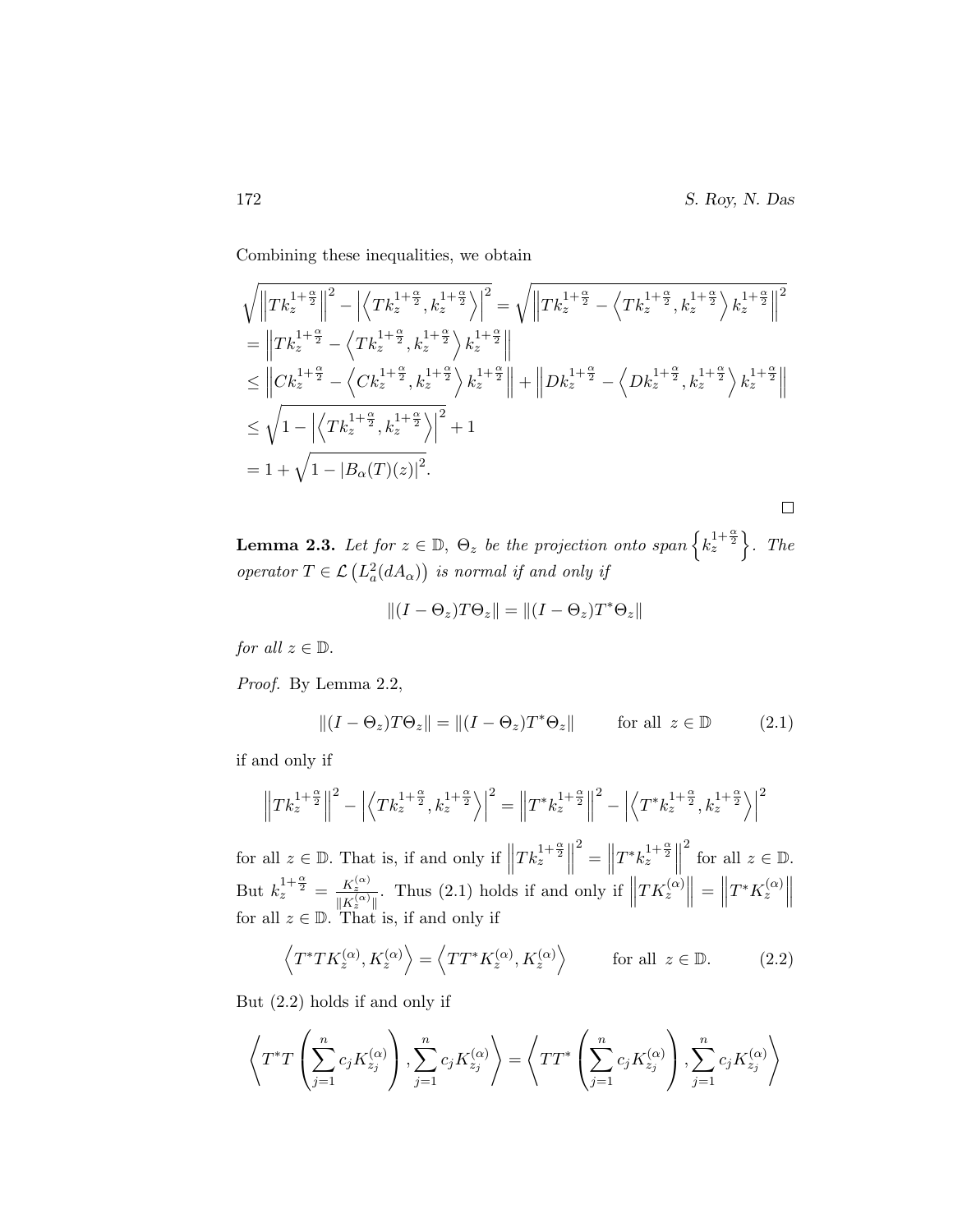Toeplitz operators with bounded harmonic symbols 173

for all 
$$
z_1, z_2, ..., z_n \in \mathbb{D}
$$
 and  $c_1, c_2, ..., c_n \in \mathbb{C}$ . Since the set of vectors\n
$$
\left\{\sum_{j=1}^n c_j K_{z_j}^{(\alpha)} : c_1, c_2, ..., c_n \in \mathbb{C}, z_1, z_2, ..., z_n \in \mathbb{D}\right\}
$$
\nis dense in  $L_a^2(dA_\alpha)$ , hence (2.2) holds if and only if

$$
\langle T^*Tf, f \rangle = \langle TT^*f, f \rangle \quad \text{for all } f \in L^2_a(dA_\alpha). \tag{2.3}
$$

But  $(2.3)$  holds if and only if T is normal.

**Lemma 2.4.** Let  $f_1, f_2 \in L^2_a(dA_\alpha)$  be such that  $||f_1|| = ||f_2|| = 1$  and **Lemma 2.4.** Let  $f_1, f_2 \in L_a(aA_\alpha)$  be such that  $||f_1|| = ||f_2|| = 1$  and  $\langle f_1, f_2 \rangle = 0$ . Let  $T \in \mathcal{L}(L_a^2(dA_\alpha))$ . Let  $\Theta_{f_1, f_2}$  be the projection onto  $span\{f_1, f_2\}.$  Let  $(I - \Theta_{f_1, f_2})Tf_1 = p$  and  $(I - \Theta_{f_1, f_2})Tf_2 = q$ . Let  $A = ||p||^2$ ,  $B = ||q||^2$  and  $C = |\langle p, q \rangle|$ . Then

$$
||(I - \Theta_{f_1, f_2})T\Theta_{f_1, f_2}||^2 = \frac{1}{2}[(A+B) + \sqrt{4C^2 + (A-B)^2}].
$$

*Proof.* We shall calculate the norm  $||(I - \Theta_{f_1,f_2})T\Theta_{f_1,f_2}||$ . This is obviously attained by vectors in  $span\{f_1, f_2\}$ . Let  $g = \alpha_1 f_1 + \beta_1 f_2 \in span\{f_1, f_2\}$ *Range*  $\Theta_{f_1, f_2}$ . Assume  $||g|| = 1$ . That is,  $|\alpha_1|^2 + |\beta_1|^2 = 1$ . Then  $\Theta_{f_1, f_2}g = g$ and

$$
(I - \Theta_{f_1, f_2})T\Theta_{f_1, f_2}g = (I - \Theta_{f_1, f_2})Tg = Tg - \langle Tg, f_1 \rangle f_1 - \langle Tg, f_2 \rangle f_2
$$
  
=  $\alpha_1[Tf_1 - \langle Tf_1, f_1 \rangle f_1 - \langle Tf_1, f_2 \rangle f_2] + \beta_1[Tf_2 - \langle Tf_2, f_1 \rangle f_1 - \langle Tf_2, f_2 \rangle f_2]$   
=  $\alpha_1 p + \beta_1 q$ .

Hence

$$
\begin{split} &\|(I - \Theta_{f_1, f_2})T\Theta_{f_1, f_2}\|^2 = \sup_{|\alpha_1|^2 + |\beta_1|^2 = 1} \|\alpha p + \beta q\|^2 \\ &= \sup_{|\alpha_1|^2 + |\beta_1|^2 = 1} \left[|\alpha_1|^2 \|p\|^2 + |\beta_1|^2 \|q\|^2 + \alpha_1 \overline{\beta_1} \langle p, q \rangle + \overline{\alpha_1} \beta_1 \langle q, p \rangle \right] \\ &= \sup_{|\alpha_1|^2 + |\beta_1|^2 = 1} \left[|\alpha_1|^2 \|p\|^2 + |\beta_1|^2 \|q\|^2 + 2Re(\alpha_1 \overline{\beta_1} \langle p, q \rangle) \right]. \end{split}
$$

Now the supremum will be attained for those values of  $\alpha_1$  and  $\beta_1$  for which  $\alpha_1 \overline{\beta_1} \langle p, q \rangle$  is real and positive. Thus

$$
\| (I - \Theta_{f_1, f_2}) T \Theta_{f_1, f_2} \|^2
$$
  
= 
$$
\sup_{|\alpha_1|^2 + |\beta_1|^2 = 1} \left[ |\alpha_1|^2 ||p||^2 + |\beta_1|^2 ||q||^2 + 2|\alpha_1| |\beta_1| |\langle p, q \rangle| \right]
$$

 $\Box$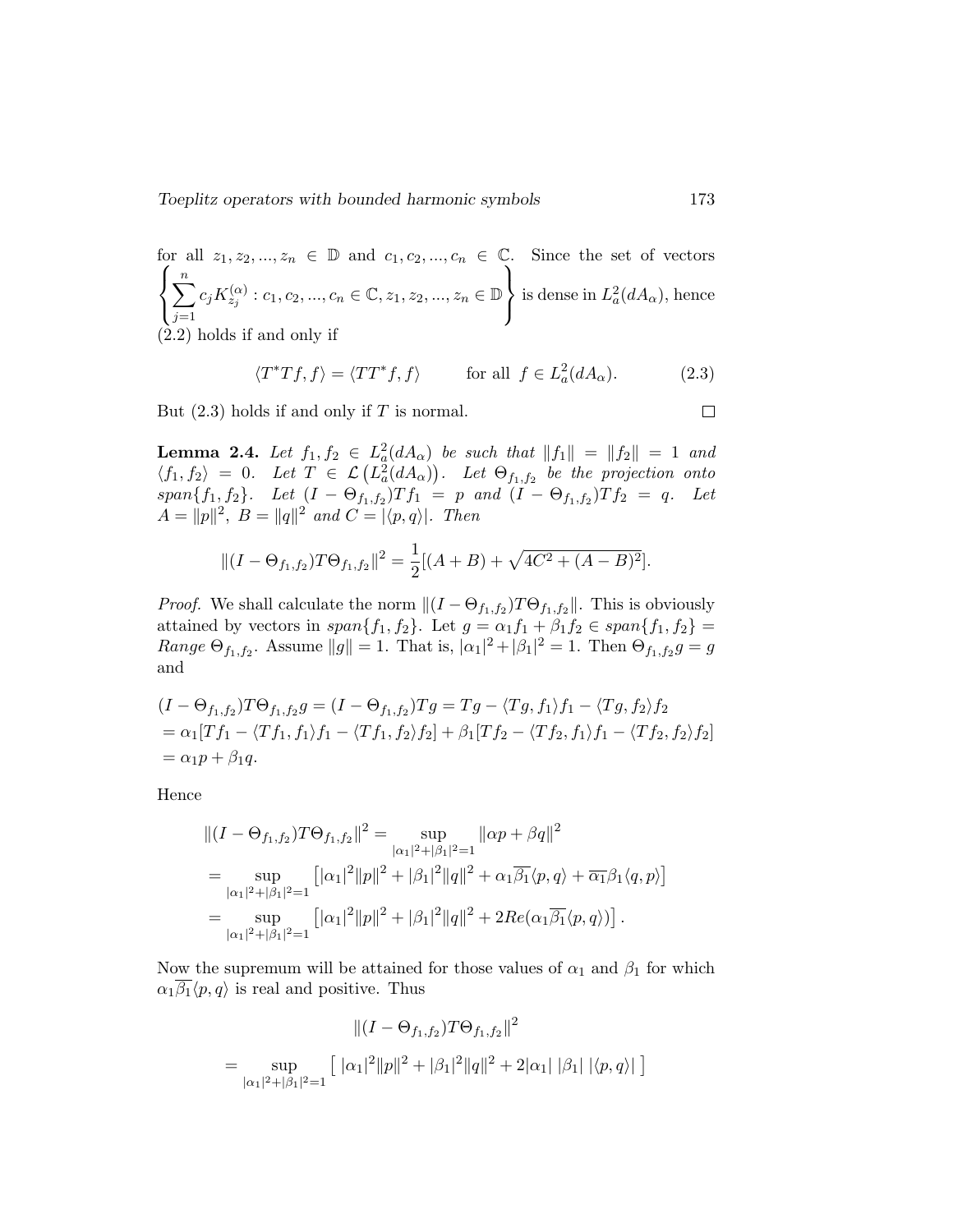$$
= \sup_{|\alpha_1|^2 + |\beta_1|^2 = 1} [A|\alpha_1|^2 + B|\beta_1|^2 + 2C|\alpha_1| |\beta_1|]
$$

where  $A = ||p||^2$ ,  $B = ||q||^2$  and  $C = |\langle p, q \rangle|$ . Assume  $A \ge B$ . For if  $A \not\ge B$ , then interchange the role of  $f_1$  and  $f_2$  to make it so. Let  $t = |\alpha_1|^2$ . Then  $|\beta_1|^2 = 1 - t$ . We then have

$$
||(I - \Theta_{f_1, f_2})T\Theta_{f_1, f_2}||^2 = \sup_{0 \le t \le 1} tA + (1 - t)B + 2C\sqrt{t(1 - t)}
$$
  
= B + \sup\_{0 \le t \le 1} (A - B)t + 2C\sqrt{t(1 - t)}.

If  $\langle p, q \rangle = 0$ , then  $C = 0$  and we have

$$
||(I - \Theta_{f_1, f_2})T\Theta_{f_1, f_2}||^2 = \sup_{0 \le t \le 1} B + (A - B)t = A,
$$

since we have assumed  $A \geq B$ . If  $C \neq 0$ , then

$$
||(I - \Theta_{f_1, f_2})T\Theta_{f_1, f_2}||^2 = B + C \sup_{0 \le t \le 1} \frac{A - B}{C}t + 2\sqrt{t(1 - t)}
$$
  
= B + C \sup\_{0 \le t \le 1} rt + 2\sqrt{t(1 - t)}

where  $r = \frac{A-B}{C} \ge 0$ . The maximum value of the continuous function  $\gamma(t) =$  $rt + 2\sqrt{t(1-t)}$ ,  $0 \le t \le 1$  is attained at  $m_1 = \frac{1}{2}$  $\frac{1}{2}\left(1+\frac{r}{\sqrt{4+r^2}}\right)$  and  $\gamma(m_1)$  = 1  $rac{1}{2}(r +$ √  $\overline{4+r^2}$ . Thus

$$
\begin{aligned} || (I - \Theta_{f_1, f_2}) T \Theta_{f_1, f_2} ||^2 &= B + C \gamma(m_1) \\ &= B + \frac{C}{2} \left( r + \sqrt{4 + r^2} \right) \\ &= B + \frac{C}{2} \left[ \frac{A - B}{C} + \sqrt{4 + \left( \frac{A - B}{C} \right)^2} \right] \\ &= \frac{1}{2} \left[ (B + A) + \sqrt{4C^2 + (A - B)^2} \right]. \end{aligned}
$$

If  $C = 0$ , then  $||(I - \Theta_{f_1,f_2})T\Theta_{f_1,f_2}|| = A$ . Thus the last equality holds for any  $C \geq 0$ . Notice that the expression is symmetric of B and A, so we can drop the restriction  $A \geq B$ .  $\Box$ 

**Lemma 2.5.** Let  $T \in \mathcal{L}(L^2_a(dA_\alpha))$  be a normal operator. Let  $\Theta_{z,T}$  be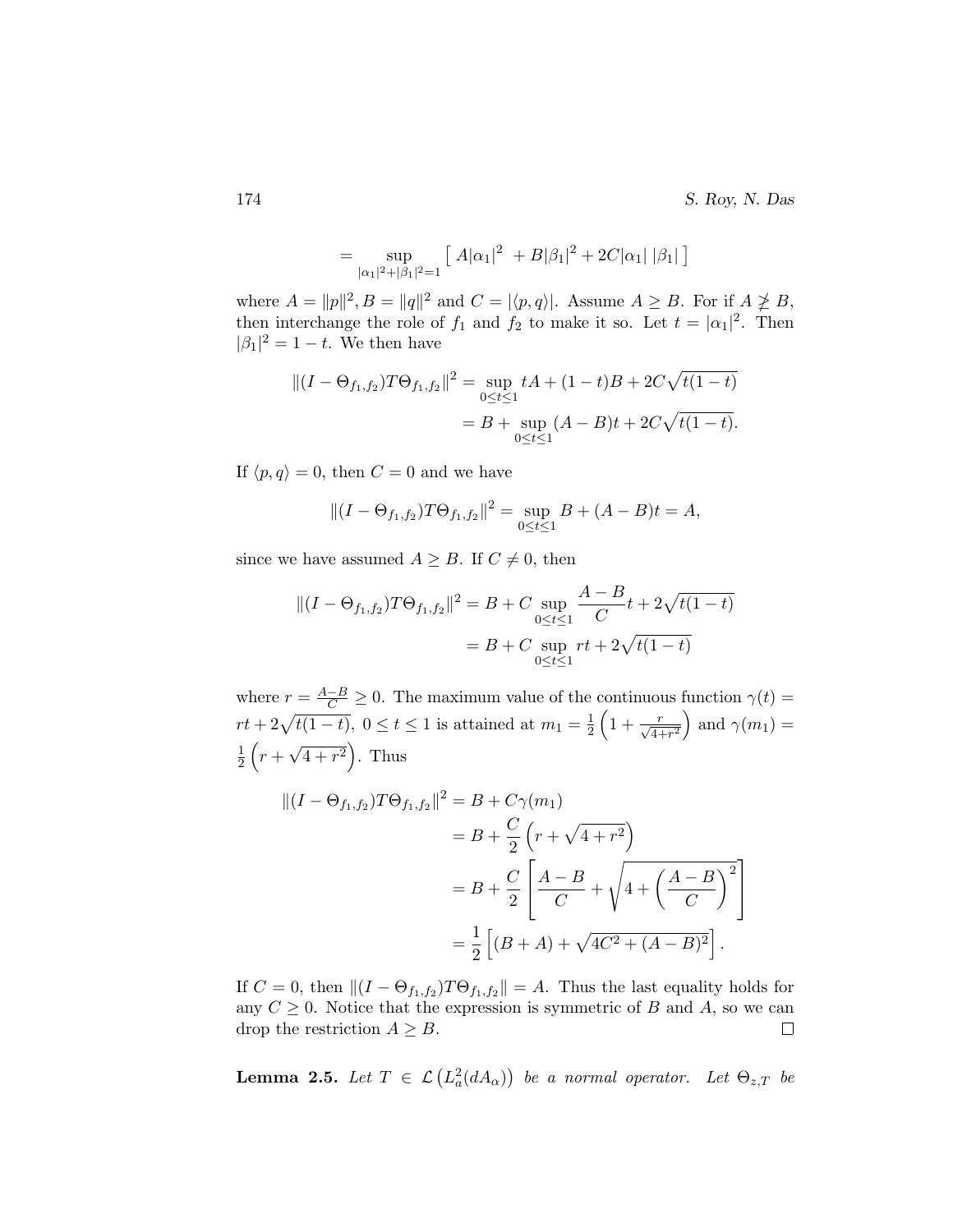Toeplitz operators with bounded harmonic symbols 175

the projection onto span  $\left\{k_z^{1+\frac{\alpha}{2}}, Tk_z^{1+\frac{\alpha}{2}}\right\}$ . If  $\|(I-\Theta_{z,T})T\Theta_{z,T}\| = \|(I-\Theta_{z,T})T\Theta_{z,T}\|$  $\Theta_{z,T}$ ) $T^*\Theta_{z,T}$ || for all  $z \in \mathbb{D}$ , then the set  $\{T^*Tk_z^{1+\frac{\alpha}{2}}, T^*k_z^{1+\frac{\alpha}{2}}, Tk_z^{1+\frac{\alpha}{2}}, k_z^{1+\frac{\alpha}{2}}\}$ is linearly dependent for all  $z \in \mathbb{D}$ .

*Proof.* Let  $z \in \mathbb{D}$ . Assume that  $||(I - \Theta_{z,T})T\Theta_{z,T}|| = ||(I - \Theta_{z,T})T^*\Theta_{z,T}||$ . We shall show that the set  $\left\{T^*Tk_z^{1+\frac{\alpha}{2}}, T^*k_z^{1+\frac{\alpha}{2}}, Tk_z^{1+\frac{\alpha}{2}}, k_z^{1+\frac{\alpha}{2}}\right\}$  is linearly dependent. If  $Tk_z^{1+\frac{\alpha}{2}} = \lambda k_z^{1+\frac{\alpha}{2}}$  for some  $\lambda \in \mathbb{C}$ , then the set  $\left\{ k_z^{1+\frac{\alpha}{2}}, T k_z^{1+\frac{\alpha}{2}} \right\}$ is linearly dependent. If  $k_z^{1+\frac{\alpha}{2}}$  is not an eigenvector of T, then let  $g \in$  $L^2_a(dA_\alpha)$ ,  $||g|| = 1$  and  $g \perp \tilde{k}_z^{1+\frac{\alpha}{2}}$  and suppose  $g \in span\left\{k_z^{1+\frac{\alpha}{2}}, Tk_z^{1+\frac{\alpha}{2}}\right\} =$ N. We shall first show that the components of  $T^* k_z^{1+\frac{\alpha}{2}}$  and  $T^* g$  in  $\mathcal{N}^{\perp}$  are linearly dependent. Let

$$
Tk_{z}^{1+\frac{\alpha}{2}} = \alpha k_{z}^{1+\frac{\alpha}{2}} + \beta g; \quad T^{*} k_{z}^{1+\frac{\alpha}{2}} = \overline{\alpha} k_{z}^{1+\frac{\alpha}{2}} + \lambda g + l';
$$

$$
Tg = \overline{\lambda} k_{z}^{1+\frac{\alpha}{2}} + \delta g + h; \quad T^{*} g = \overline{\beta} k_{z}^{1+\frac{\alpha}{2}} + \overline{\delta} g + h'.
$$

This is so, since  $\left\langle Tk_z^{1+\frac{\alpha}{2}},g\right\rangle = \overline{\left\langle T^*g,k_z^{1+\frac{\alpha}{2}}\right\rangle}$ . Since T is normal, we have  $\left\| Tk_z^{1+\frac{\alpha}{2}} \right\|$  $\begin{array}{ccc} \begin{array}{ccc} \parallel & \cdots & \parallel & \parallel & \parallel & \cdots & \parallel \ \parallel & \cdots & \parallel & \parallel & \end{array} \end{array}$  $\mathbf{E}^2 = \|T^*k_z^{1+\frac{\alpha}{2}}\|$ <sup>2</sup>. That is,  $|\alpha|^2 + |\beta|^2 = |\alpha|^2 + |\lambda|^2 + ||l'||^2$  or  $|\lambda|^2 +$  $||l'||^2 = |\beta|^2$ . Similarly, since  $||T^*g|| = ||Tg||$ , we obtain  $|\lambda|^2 + ||h||^2 =$  $|\beta|^2 + ||h'||^2$ , and hence  $||l'||^2 + ||h'||^2 = ||h||^2$ . Let  $A' = ||l'||^2$ ,  $B' = ||h'||^2$ ,  $A =$  $||p||^2 = 0$  where  $p = (I - \Theta_{z,T})T k_z^{1+\frac{\alpha}{2}}$ ,  $C = |\langle p, h \rangle| = 0$  and  $B = ||h||^2$  where  $h = (I - \Theta_{z,T})Tg, \; l' = (I - \Theta_{z,T})T^*k_z^{\frac{1+\frac{\alpha}{2}}{2}}, \; h' = (I - \Theta_{z,T})T^*g, \; C' = |\langle l',h'\rangle|.$ Then  $A' + B' = ||l'||^2 + ||h'||^2 = ||h||^2 = B$ . Now the equation

$$
\|(I-\Theta_{z,T})T\Theta_{z,T}\|=\|(I-\Theta_{z,T})T^*\Theta_{z,T}\|
$$

can be written as

$$
\frac{1}{2}(A' + B') + \frac{1}{2}\sqrt{4C'^2 + (A' - B')^2} = \frac{1}{2}(A + B) + \frac{1}{2}\sqrt{4C^2 + (A - B)^2} = B
$$

as  $A = C = 0$ . Since  $A' + B' = B$ , hence we obtain  $(A' + B')^{2} = 4C'^{2} +$  $(A'-B')^2$ . Thus  $A'B' = C'^2$ . That is,  $||l'|| ||h'|| = | \langle l', h' \rangle |$ . Equality in Cauchy-Schwartz inequality can occur only if the vectors  $l'$  and  $h'$  are linearly dependent. Thus  $T^*k_z^{\frac{1}{1+\frac{\alpha}{2}}}$  and  $T^*g$  are linearly dependent. If  $l'=0$ , the vectors  $T^*k_z^{1+\frac{\alpha}{2}}$ ,  $Tk_z^{1+\frac{\alpha}{2}}$  and  $k_z^{1+\frac{\alpha}{2}}$  are linearly dependent. If  $l' \neq 0$ , then  $h' = \alpha_1 l'$  for some  $\alpha_1 \in \mathbb{C}$ . From the decomposition of the vectors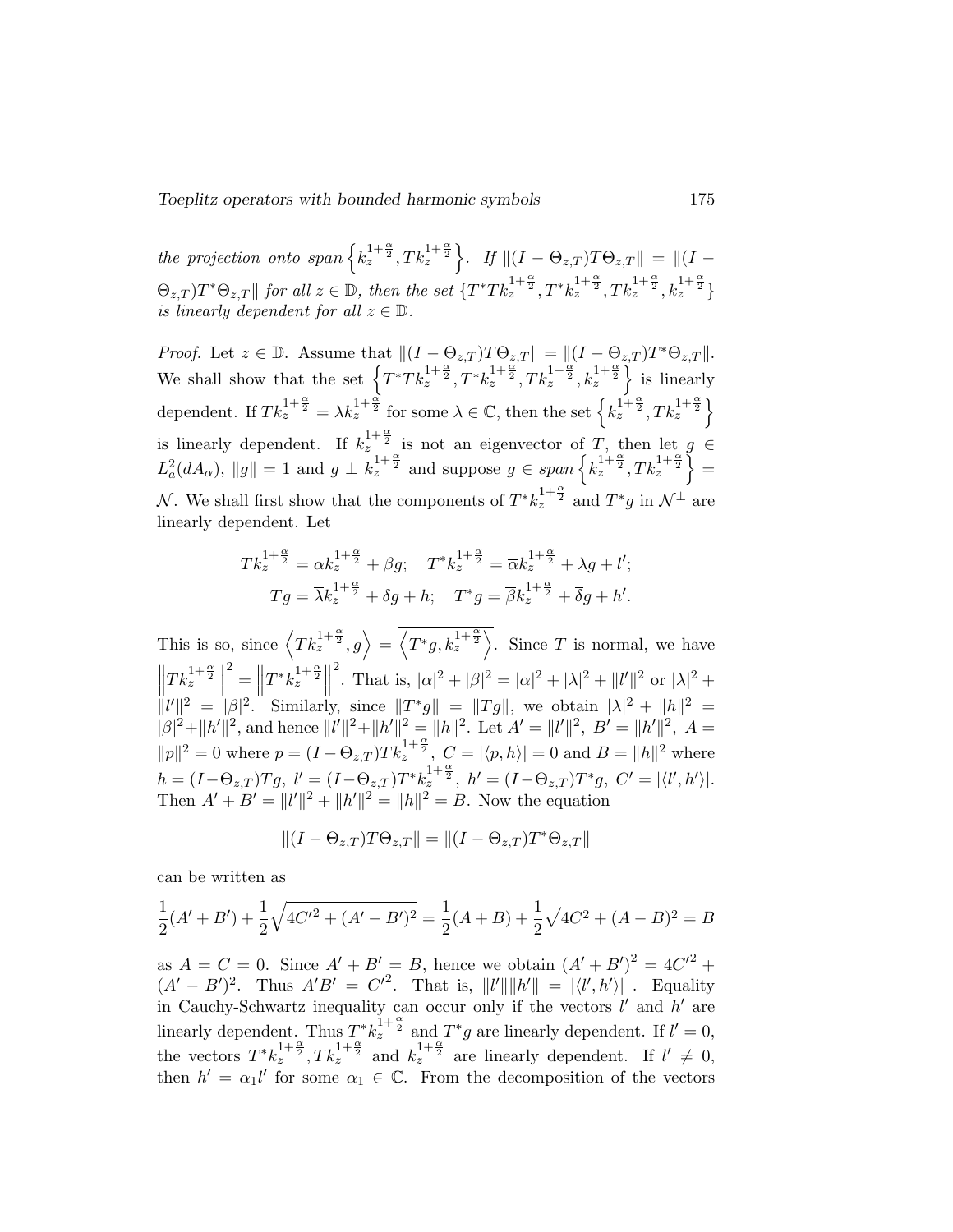$Tk_z^{1+\frac{\alpha}{2}}, T^*k_z^{1+\frac{\alpha}{2}}, Tg$  and  $T^*g$  we have  $T^*Tk_z^{1+\frac{\alpha}{2}} = \alpha T^*k_z^{1+\frac{\alpha}{2}} + \beta T^*g = \alpha T^*k_z^{1+\frac{\alpha}{2}} + |\beta|^2 k_z^{1+\frac{\alpha}{2}} + \beta \overline{\delta}g + \beta \alpha_1 l'.$ 

Writing *l'* in terms of  $k_z^{1+\frac{\alpha}{2}}$ ,  $T^* k_z^{1+\frac{\alpha}{2}}$ , and *g* and writing *g* in terms of  $k_z^{1+\frac{\alpha}{2}}$ and  $T k_{z}^{\frac{1}{2}+\frac{\alpha}{2}}$ , gives the linear dependence relation. Thus the set of vectors  $\left\{T^*Tk_z^{\frac{1}{1+\frac{\alpha}{2}}}, T^*k_z^{1+\frac{\alpha}{2}}, Tk_z^{1+\frac{\alpha}{2}}, k_z^{1+\frac{\alpha}{2}}\right\}$  is linearly dependent.

Let  $\sigma(A)$  be the spectrum of the operator  $A \in \mathcal{L}(L^2_a(dA_\alpha))$  and  $B(\Omega)$  be the set of all bounded, complex-valued measurable functions on  $\Omega \subset \mathbb{C}$ .

**Lemma 2.6.** Let  $T \in \mathcal{L}(L^2_a(dA_\alpha))$  be a normal operator. Let  $q : \mathbb{C} \to \mathbb{C}$  be a continuous function. Then  $(q \circ f)(T) = q(f(T))$  for all  $f \in B(\sigma(T))$ .

*Proof.* The result is easy to verify if q is a polynomial in z and  $\overline{z}$ . Now suppose  $q : \mathbb{C} \to \mathbb{C}$  is an arbitrary continuous function. Then by applying the Stone-Weierstrass theorem [2] to  $C(\Delta)$ , the space of continuous complexvalued functions on  $\Delta$ , we obtain q is the uniform limit of polynomials  $q_n$ in z and  $\overline{z}$  on the disk  $\Delta = {\lambda \in \mathbb{C} \mid |\lambda| \leq ||f||_{\infty}}$ . Here  $C(\Delta)$  is equipped with the supremum norm.  $\Box$ 

**Lemma 2.7.** Let  $V \in \mathcal{L}(L^2_a(dA_\alpha))$  be unitary. Then there exists a Hermitian operator S in  $\mathcal{L}(L_a^2(dA_\alpha))$  such that  $V = e^{iS}$  and  $||S|| \leq 2\pi$ .

*Proof.* Let  $\mathbb T$  be the unit circle in  $\mathbb C$ . Then the function  $h : [0, 2\pi) \to \mathbb T$ defined by  $h(t) = e^{it}$  is a continuous, bijective function with Borel measurable inverse  $\theta$ . Since  $\sigma(V) \subset \mathbb{T}$ , we can set  $S = \theta(V)$ . The operator S is self-adjoint as  $\theta$  is a real-valued function. Further,  $||S|| \le ||\theta||_{\infty} \le 2\pi$ . By Lemma 2.6,  $(h \circ \theta)(V) = h(\theta(V)) = h(S) = e^{iS}$ . But  $(h \circ \theta)(\lambda) = \lambda$ for all  $\lambda \in \mathbb{T}$ . Hence  $(h \circ \theta)(V) = V$ . Therefore,  $V = e^{iS}$ . The proof is complete.  $\Box$ 

### 3 Main results

In this section, we established the main results of the paper. We have shown that if  $T \in \mathcal{L}\left(L_a^2(dA_\alpha)\right)$  is normal and if the set of vectors  $\{T^*Tf, T^*f, Tf, f\}$ is linearly dependent for all  $f \in L^2_a(dA_\alpha)$ , then  $B_\alpha(T)(z) = \lambda_\alpha \psi_\alpha(z) + \mu_\alpha$ where  $\lambda_{\alpha}, \mu_{\alpha} \in \mathbb{C}$  and either  $\psi_{\alpha} = B_{\alpha}(R)$ ,  $R \in \mathcal{L}(L^2_a(dA_{\alpha}))$  is a selfadjoint operator or  $\psi_{\alpha} = B_{\alpha}(e^{iK})$  where  $K \in \mathcal{L}(L^2_a(dA_{\alpha}))$  is a self-adjoint operator. As a consequence of this result we showed that if  $\phi \in h^{\infty}(\mathbb{D}),$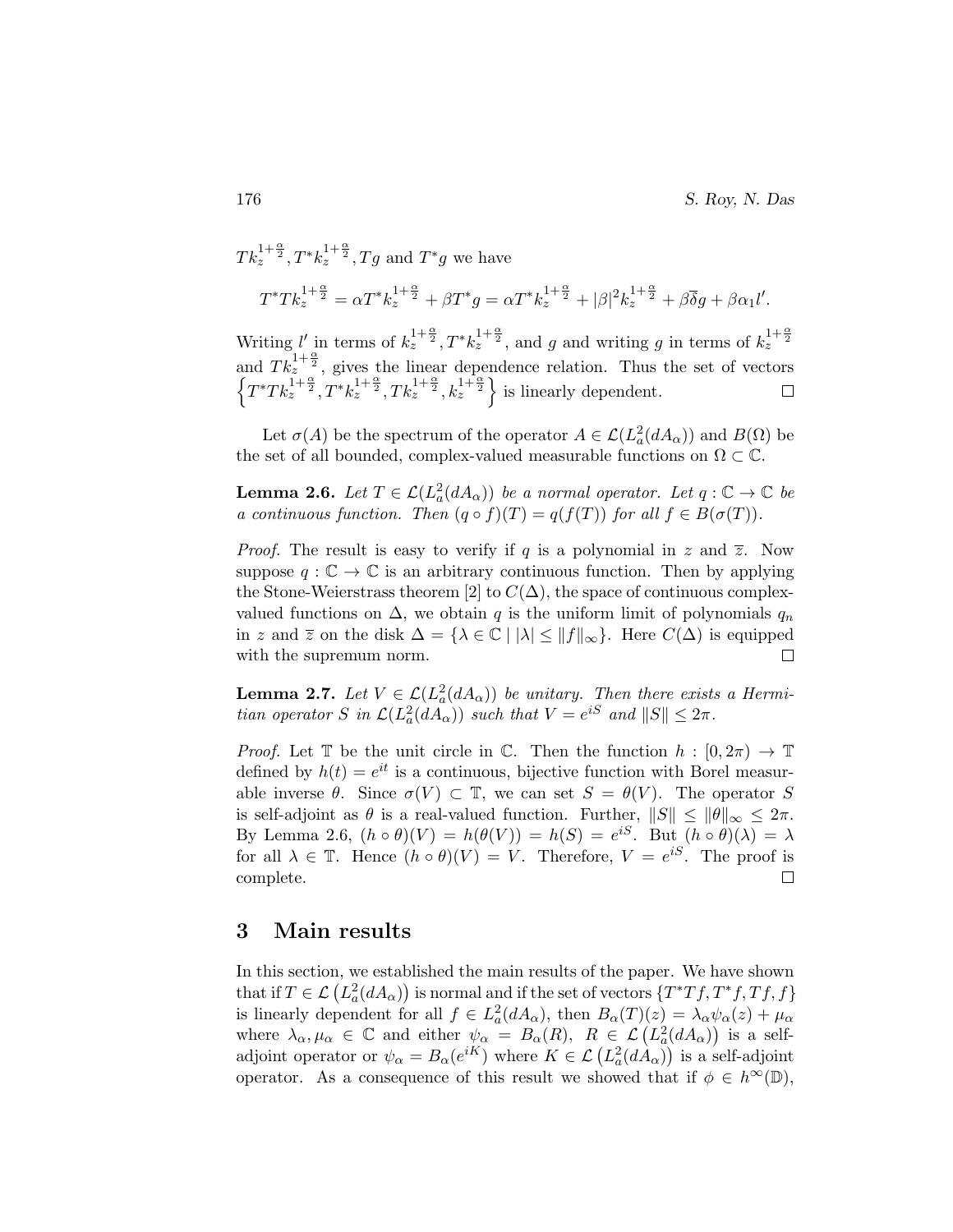$T^{(\alpha)}_{\phi}$  $\phi_{\phi}^{(\alpha)}$  is the Toeplitz operator with symbol  $\phi$  defined on  $L^2_a(dA_\alpha)$  and if the set  $\left\{ \left( T_{\phi }^{\left( \alpha \right) }\right)$  $\left(\begin{matrix} \alpha \\ \phi \end{matrix}\right)^* T_{\phi}^{(\alpha)}$  $f^{(\alpha)}_\phi f, \left(T^{(\alpha)}_\phi\right)$  $\phi_{\phi}^{(\alpha)}$   $\Big\}^{*} f, T_{\phi}^{(\alpha)} f, f \Big\}$  is linearly dependent for all  $f \in L^2_a(dA_\alpha)$  then either  $\phi$  is a constant function or there exists  $\lambda_\alpha, \mu_\alpha \in \mathbb{C}$ such that  $\frac{\phi-\mu_{\alpha}}{\lambda_{\alpha}}$  is a real-valued harmonic function in  $h^{\infty}(\mathbb{D})$ .

**Theorem 3.1.** If  $T \in \mathcal{L}(L_a^2(dA_\alpha))$  is normal and if the set of vectors  ${T^*Tf,T^*f,Tf,f}$  is linearly dependent for all  $f \in L^2_a(dA_\alpha)$ , then

$$
B_{\alpha}(T)(z) = \lambda_{\alpha} \psi_{\alpha}(z) + \mu_{\alpha}
$$

where  $\lambda_{\alpha}, \mu_{\alpha} \in \mathbb{C}$  and either  $\psi_{\alpha} = B_{\alpha}(R)$ ,  $R \in \mathcal{L}(L^2_a(dA_{\alpha}))$  is a self-adjoint operator or  $\psi_{\alpha} = B_{\alpha}(e^{iK})$  where  $K \in \mathcal{L}(L^2_a(dA_{\alpha}))$  is a self-adjoint operator.

*Proof.* The operator T is normal. Hence by the spectral theorem [2], there is a function  $\phi_{\alpha} \in L^{\infty}(\mathbb{D})$  such that T is unitarily equivalent to a multiplication operator  $M_{\phi_{\alpha}}$ , on  $L^2_a(dA_{\alpha})$ . Now for all  $f_{\alpha} \in L^2_a(dA_{\alpha})$ , the function  $|\phi_{\alpha}|^2 f_{\alpha}$ ,  $\overline{\phi_{\alpha}} f_{\alpha}$ ,  $\phi_{\alpha} f_{\alpha}$  and  $f_{\alpha}$  are linearly dependent as  $T^*Tf_{\alpha}$ ,  $T^*f_{\alpha}$ ,  $Tf_{\alpha}$  and  $f_{\alpha}$  are linearly dependent for all  $f_{\alpha} \in L^2_a(dA_{\alpha})$ . Thus there exists complex numbers  $\beta_{1\alpha}, \beta_{2\alpha}, \beta_{3\alpha}, \beta_{4\alpha}$  not all zero (depending on  $f_{\alpha}$ ) such that  $\beta_{1\alpha}|\phi_\alpha|^2 f_\alpha + \beta_{2\alpha} \overline{\phi_\alpha} f_\alpha + \beta_{3\alpha} \phi_\alpha f_\alpha + \beta_{4\alpha} f_\alpha = 0$ . This implies there exists a square integrable function  $g_{\alpha} \in L^2_a(dA_{\alpha})$  such that  $g_{\alpha}(z)$  is never zero for any  $z \in \mathbb{D}$ . For this  $g_{\alpha}$ , we have

$$
(\beta_{1\alpha}|\phi_{\alpha}|^2 + \beta_{2\alpha}\overline{\phi_{\alpha}} + \beta_{3\alpha}\phi_{\alpha} + \beta_{4\alpha}) g_{\alpha} = 0
$$
  
or  

$$
(\beta_{1\alpha}|\phi_{\alpha}|^2 + \beta_{2\alpha}\overline{\phi_{\alpha}} + \beta_{3\alpha}\phi_{\alpha} + \beta_{4\alpha}) = 0.
$$

Since  $g_{\alpha}(z) \neq 0$  for all  $z \in \mathbb{D}$ , hence  $\beta_{1\alpha}T^*T + \beta_{2\alpha}T^* + \beta_{3\alpha}T + \beta_{4\alpha} = 0$ . If  $\beta_{1\alpha} = 0$ , then  $T = \lambda_{\alpha} S + \mu_{\alpha}$  where S is a self-adjoint operator. If  $\beta_{1\alpha} \neq 0$ , we can assume that  $\beta_{1\alpha} = 1$ . Then

$$
\beta_{1\alpha}T^*T + \beta_{2\alpha}T^* + \beta_{3\alpha}T + \beta_{4\alpha} = 0.
$$
\n(3.1)

Further

$$
\beta_{1\alpha}T^*T + \overline{\beta_{2\alpha}}T + \overline{\beta_{3\alpha}}T^* + \overline{\beta_{4\alpha}} = 0.
$$
 (3.2)

Subtracting (3.2) from (3.1) we obtain  $(\beta_{2\alpha} - \overline{\beta_{3\alpha}})T^* + (\beta_{3\alpha} - \overline{\beta_{2\alpha}})T +$ 2i Im  $\beta_{4\alpha} = 0$ . If  $\beta_{2\alpha} \neq \overline{\beta_{3\alpha}}$ ; then  $T = \lambda_{\alpha}S + \mu_{\alpha}$  where S is self-adjoint. If  $\beta_{3\alpha} = \overline{\beta_{2\alpha}}$  and  $\beta_{4\alpha}$  is real then we have  $T^*T + \beta_{2\alpha}T^* + \overline{\beta_{2\alpha}}T + \beta_{4\alpha} = 0$ . Let  $R = T + \beta_{2\alpha}$ . Then R is normal and  $R^*R = |\beta_{2\alpha}|^2 - \beta_{4\alpha}$ , a multiple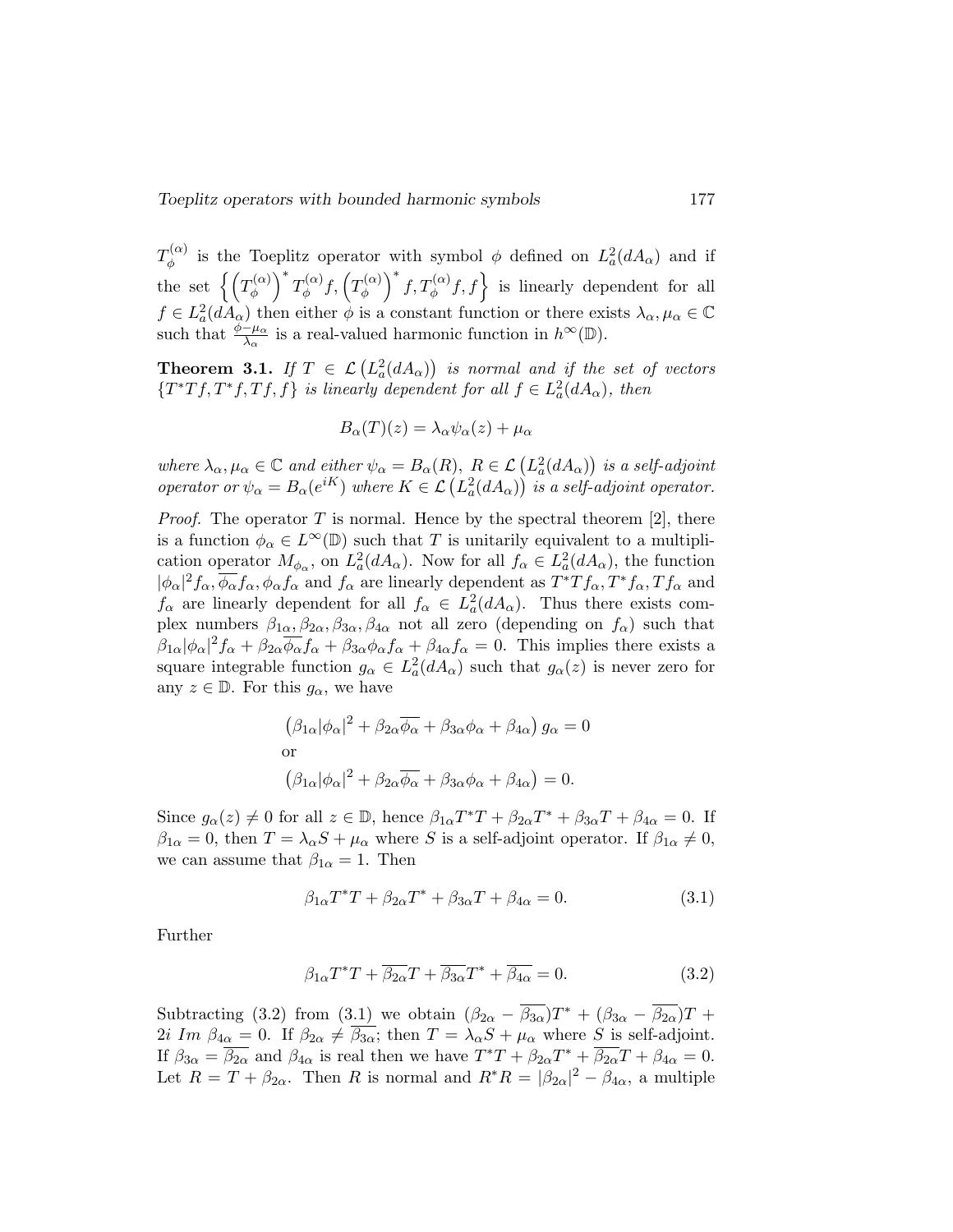of a unitary operator S and  $T = \lambda_{\alpha} S + \mu_{\alpha}$  where S is unitary. Thus  $B_{\alpha}T(z) = \lambda_{\alpha}\psi_{\alpha}(z) + \mu_{\alpha}$  where  $\lambda_{\alpha}, \mu_{\alpha} \in \mathbb{C}$  and  $\psi_{\alpha}$  is the Berezin transform of a self-adjoint or a unitary operator. The Theorem follows from Lemma 2.7. □

**Theorem 3.2.** Let  $\phi \in h^{\infty}(\mathbb{D})$  and  $T_{\phi}^{(\alpha)}$  $\phi_{\phi}^{(\alpha)}$  be the Toeplitz operator with symbol  $\phi$  defined on  $L^2_a(dA_\alpha).$  If the set  $\left\{\left(T^{(\alpha)}_\phi\right)$  $\left(\begin{matrix} \alpha \\ \phi \end{matrix}\right)^* T_{\phi}^{(\alpha)}$  $f^{(\alpha)}_\phi f,\left(T^{(\alpha)}_\phi\right)$  $\left\{\begin{matrix} \alpha \\ \phi \end{matrix}\right\}^* f, T_{\phi}^{(\alpha)} f, f$  is linearly dependent for all  $f \in L^2_a(dA_\alpha)$  then either  $\phi$  is a constant function or there exists  $\lambda_{\alpha}, \mu_{\alpha} \in \mathbb{C}$  such that  $\frac{\phi - \mu_{\alpha}}{\lambda_{\alpha}}$  is a real-valued harmonic function in  $h^{\infty}(\mathbb{D})$ .

 $\left(\begin{matrix} \alpha \\ \phi \end{matrix}\right)^* T_{\phi}^{(\alpha)}$  $\left\{\begin{matrix} \alpha \\ \phi \end{matrix}\right\}^* f, T_{\phi}^{(\alpha)} f, f$ *Proof.* Assume that the set of vectors  $\left\{ \left( T^{\alpha}_{\phi}\right) \right\}$  $f^{(\alpha)}_\phi f,\left(T^{(\alpha)}_\phi\right)$ is linearly dependent for all  $f \in L^2_a(dA_\alpha)$ . From Theorem 3.1 it follows that  $T_{\phi}^{(\alpha)} = \lambda_{\alpha} S + \mu_{\alpha}$  where S is either a self-adjoint or a unitary operator. This implies that  $T^{(\alpha)}_{\phi-\mu}$  $= S$  is either a self-adjoint or a unitary operator. If S is  $\frac{\phi-\mu_{\alpha}}{\lambda_{\alpha}}$ unitary, then  $T^{(\alpha)}_{\phi-\mu}$ is unitary. It follows from [1] that  $\frac{\phi - \mu_{\alpha}}{\lambda_{\alpha}}$  is a constant φ−µα λα function and  $\Big|$ = 1. This implies that  $\frac{\phi-\mu_{\alpha}}{\lambda_{\alpha}} = e^{i\theta_{\alpha}}$  for some  $\theta_{\alpha} \in \mathbb{R}$ .  $\phi-\mu_\alpha$  $\overline{\lambda_{\alpha}}$ Hence  $\phi$  is a constant function. If  $T_{\phi-\mu}^{(\alpha)}$ is self-adjoint, then it follows that  $\frac{\phi-\mu_{\alpha}}{\lambda_{\alpha}}$  $\phi-\mu_\alpha$  $\frac{-\mu_{\alpha}}{\lambda_{\alpha}}$  is a real-valued harmonic function in  $h^{\infty}(\mathbb{D})$ .  $\Box$ 

# References

- [1] Cučković Z, Commutants of Toeplitz operators on the Bergman space, Pac. J. Math., Vol. 162(2), 1994.
- [2] Douglas, R.G., Banach algebra techniques in operator theory, Academic Press, New York, 1972.
- [3] Dragomir, S.S., Inequalities for the Numerical Radius of Linear Operators in Hilbert Spaces, SpringerBriefs in Mathematics, Springer, Cham, 2013.
- [4] Hedenmalm, H., Korenblum, B. and Zhu, K., Theory of Bergman spaces, Graduate texts in Mathematics 199, Springer- Verlag, New York, 2000.